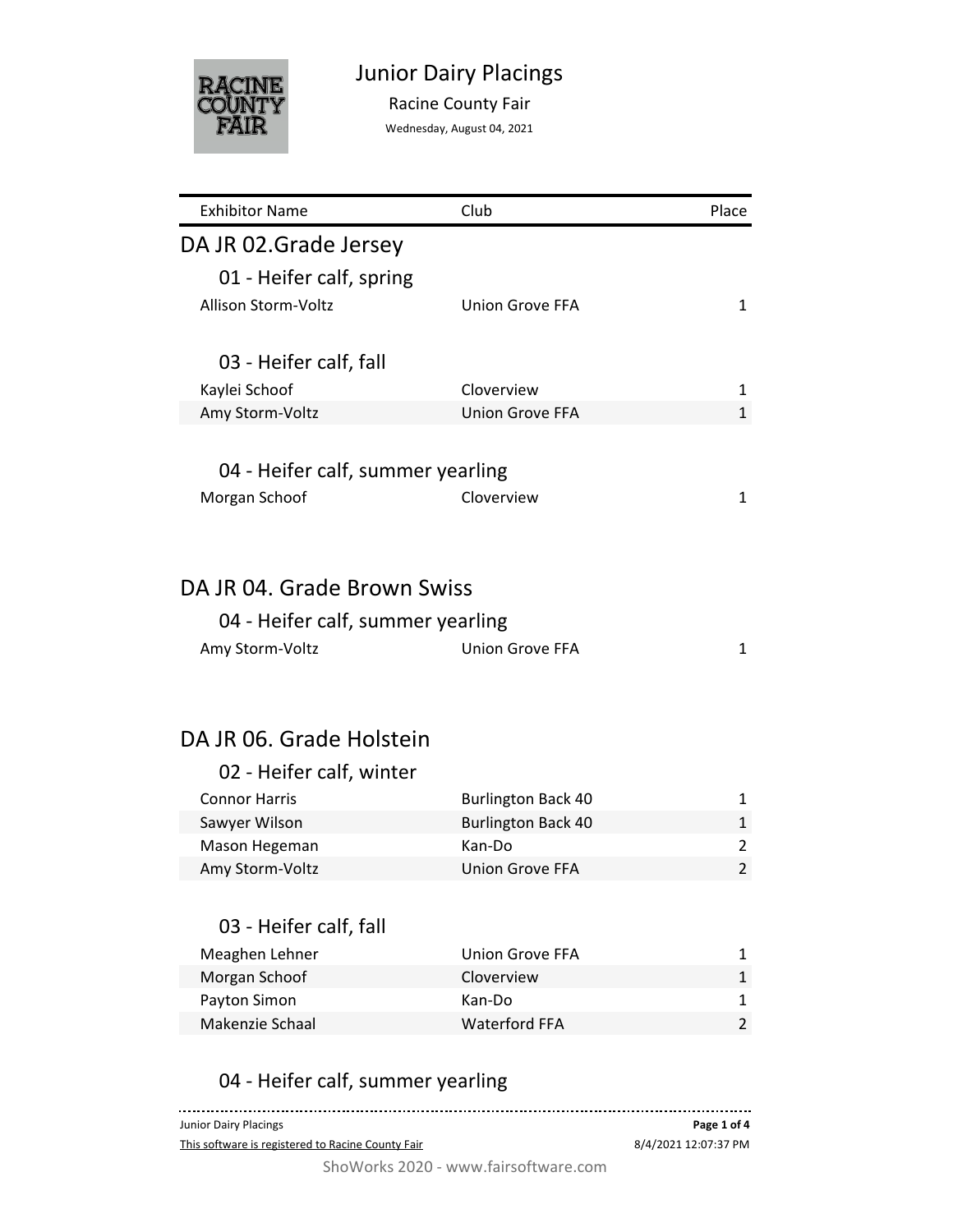| <b>Exhibitor Name</b>                             | Club                                 | Place                |
|---------------------------------------------------|--------------------------------------|----------------------|
| DA JR 06. Grade Holstein                          |                                      |                      |
| 04 - Heifer calf, summer yearling                 |                                      |                      |
| Morgan Schoof                                     | Cloverview                           | 1                    |
| 05 - Heifer calf, spring yearling                 |                                      |                      |
| Ian Schaal                                        | Kan-Do                               | 1                    |
| 06 - Heifer calf, winter yearling                 |                                      |                      |
| Katelyn Wilson                                    | <b>Burlington Back 40</b>            | 1                    |
| 12 - Dry cow, 3 years or older                    |                                      |                      |
| Meaghen Lehner                                    | <b>Union Grove FFA</b>               | $\mathbf{1}$         |
|                                                   |                                      |                      |
| DA JR 08. Purebred Jersey                         |                                      |                      |
| 01 - Heifer calf, spring                          |                                      |                      |
| Lorelei Nelson                                    | Yorkville 4-H                        | 1                    |
| 08 - Cow, 2 years old                             |                                      |                      |
| Ean Noble                                         | Kan-Do                               | $\mathbf{1}$         |
| 11 - Aged cow, 5 years or older                   |                                      |                      |
| Ean Noble                                         | Kan-Do                               | 1                    |
|                                                   |                                      |                      |
| DA JR 12. Purebred Holstein                       |                                      |                      |
| 01 - Heifer calf, spring                          |                                      |                      |
| Gabriella Salas                                   | Cloverview                           | 1                    |
| 02 - Heifer calf, winter                          |                                      |                      |
| Abigail Nelson                                    | Yorkville 4-H                        | 1                    |
| Lorelei Nelson                                    | Yorkville 4-H                        | 1                    |
| 03 - Heifer calf, fall                            |                                      |                      |
| Lillian Nelson                                    | Yorkville 4-H<br>                    | 1                    |
| <b>Junior Dairy Placings</b>                      |                                      | Page 2 of 4          |
| This software is registered to Racine County Fair | ShoWorks 2020 - www.fairsoftware.com | 8/4/2021 12:07:37 PM |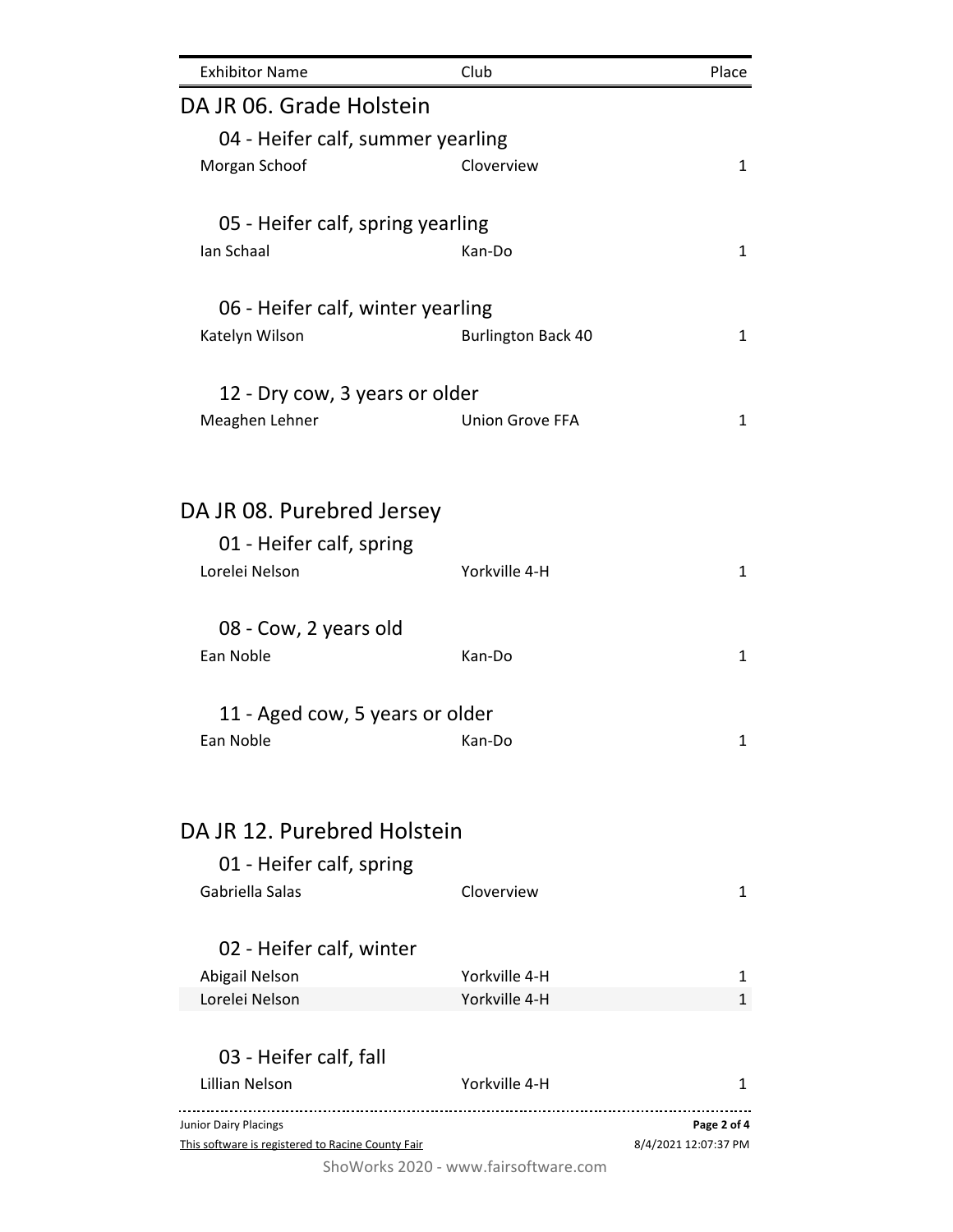| <b>Exhibitor Name</b>             | Club          | Place |
|-----------------------------------|---------------|-------|
| DA JR 12. Purebred Holstein       |               |       |
| 03 - Heifer calf, fall            |               |       |
| 04 - Heifer calf, summer yearling |               |       |
| Abigail Nelson                    | Yorkville 4-H | 1     |
| Payton Simon                      | Kan-Do        | 2     |
|                                   |               |       |
| 05 - Heifer calf, spring yearling |               |       |
| Lillian Nelson                    | Yorkville 4-H | 1     |
| 06 - Heifer calf, winter yearling |               |       |
| Abigail Nelson                    | Yorkville 4-H | 1     |
|                                   |               |       |
|                                   |               |       |

#### DA JR 13. Club Herd

| 01 - Club Herd |               |               |
|----------------|---------------|---------------|
| Abigail Nelson | Yorkville 4-H | 1             |
| Lillian Nelson | Yorkville 4-H | 1             |
| Lorelei Nelson | Yorkville 4-H | 1             |
| Mason Hegeman  | Kan-Do        | $\mathcal{P}$ |
| Ean Noble      | Kan-Do        | $\mathcal{P}$ |
| Ian Schaal     | Kan-Do        | $\mathcal{P}$ |

# DA JR 14. Showmanship

| 01 - 16 years and older |                 |               |
|-------------------------|-----------------|---------------|
| Meaghen Lehner          | Union Grove FFA | 1.            |
| Ean Noble               | Kan-Do          | 1             |
| Ian Schaal              | Kan-Do          | $\mathcal{P}$ |
| Payton Simon            | Kan-Do          | $\mathcal{P}$ |

### 02 - 14 - 15 years old

| Abigail Nelson | Yorkville 4-H |  |
|----------------|---------------|--|
| Lillian Nelson | Yorkville 4-H |  |

### 03 - 12 - 13 years old

| Junior Dairy Placings                             | Page 3 of 4          |
|---------------------------------------------------|----------------------|
| This software is registered to Racine County Fair | 8/4/2021 12:07:37 PM |
| ShoWorks 2020 - www.fairsoftware.com              |                      |